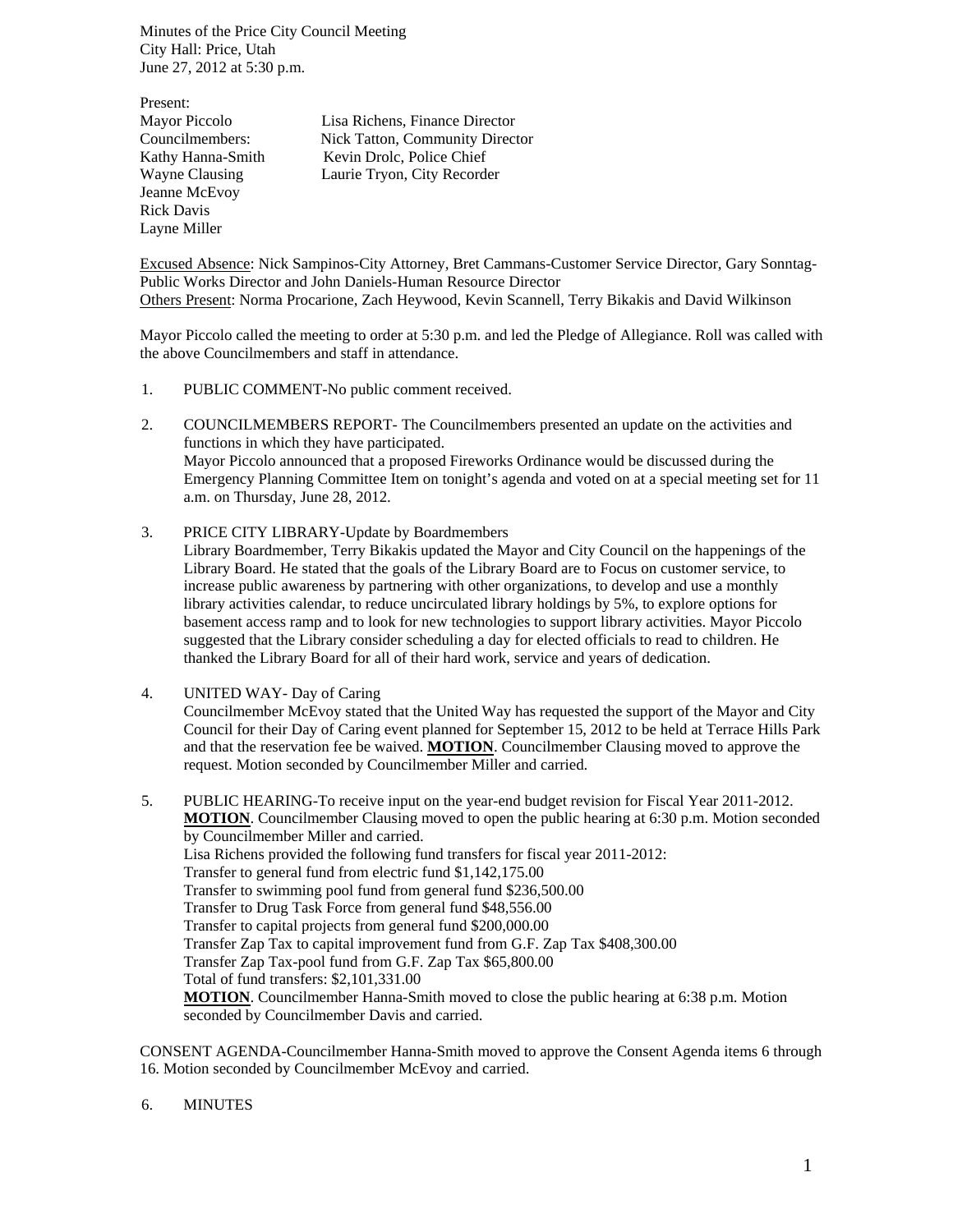a. June 13, 2012 City Council Meeting

- 7. LOCAL CONSENT-Authorization to approve a Beer Only Restaurant License Local Consent for Smoke & Spice BBQ Co, LLC. at 396 S. Carbon Avenue
- 8. RESOLUTION 2012-10-A Resolution setting forth the rates and charges for administrative service and operational fees to the general public.
- 9. INTERNATIONAL DAYS PERFORMANCE CONTRACT-Authorization to approve an agreement between Price City and Mariachi Sol de Jalisco as the performance group for the International Days Celebration.
- 10. SOFTWARE TELEMETRY AGREEMENT-Authorization to approve an agreement for Price City's Remote Managed Electric Meters.
- 11. PRECISION CONCRETE CUTTING-731 lineal feet of sidewalk edges were cut and ground to remove slip and trip hazards. Areas worked on included: Public Works Complex, Business & Technical Assistance Center and Main Street between 200 East to 300 East. The project was completed within budget and time. Final payment \$10,000.
- 12. FINANCE DEPARTMENT-Authorization to approve budgeted year-end fund transfers.
- 13. RESOLUTION 2012-11- A Resolution amending Resolution 2012-02 and setting forth the revised budget of Price City, Utah for the fiscal year ending June 30, 2012.
- 14. RESOLUTION 2012-12-A Resolution establishing the water rates, connection fees and service charges to be charged to drinking water customers inside and outside the corporate limits of Price City.
- 15. RESOLUTION 2012-13-A Resolution for Committed Fund Balance

## 16. TRAVEL REQUEST:

Nick Tatton-Utah Rural Economic Development Summit, Cedar City, Aug. 9-10, 2012. Nick Tatton-2012-2013 meetings of the Utah Alliance for Economic Development, Governors Office of Economic Development, various dates, various locations. Nick Tatton-2012-2013 Board and Committee Meetings for UAMPS and IPA meetings as necessary, various dates, various locations. Debbie Worley-SWAVO Quarterly Training-July 11-12, 2012, Park City, Ut. Kamra Davis-Age Group Swim Meet-July 20-21, 2012- Richfield, Ut.

## 17. EMERGENCY PLANNING-Fireworks Ordinance

The Mayor and Councilmembers discussed the Utah League of Cities and Towns recommendation for a Firework Ordinance. Mayor Piccolo stated that the City needs to take a balanced and educated approach when an ordinance such as preventing firework use in the City limits is being considered. He stated that the Fire Chief is the person with the most expertise on the issue and he should be the one to make the final decision on fireworks. Mayor Piccolo stated that he had spoken with Chief Bedont and decided that a designated, fire protected area within City limits could be chosen for citizens to light their fireworks but that it would be up to the Chief to make that decision. Councilmember Davis stated that he wants all fireworks banned for this July. Councilmember Hanna-Smith stated that there is probably not enough manpower to handle a designated area for fireworks based on what is happening with all of the wildfires. Councilmember McEvoy stated that the conditions of the City are the same as last year and fireworks were done without issues and she trusts the Fire Chief's decision as to whether or not to allow fireworks. Two proposed ordinances were sent by the Utah League of Cities and Towns for cities to consider. The Mayor and Council chose one of the ordinances which will be further considered at the special meeting on June 28, 2012. **MOTION**. Councilmember McEvoy moved to permit staff to complete an ordinance to support the Governor's recommendation to be signed at the special meeting on Thursday, June 28, 2012 at 11 a.m. that will allow the Fire Chief to make the decision as to whether fireworks can be used this year within City limits subject to reasonable restrictions. Motion seconded by Councilmember Miller. Motion passed with votes four to one.